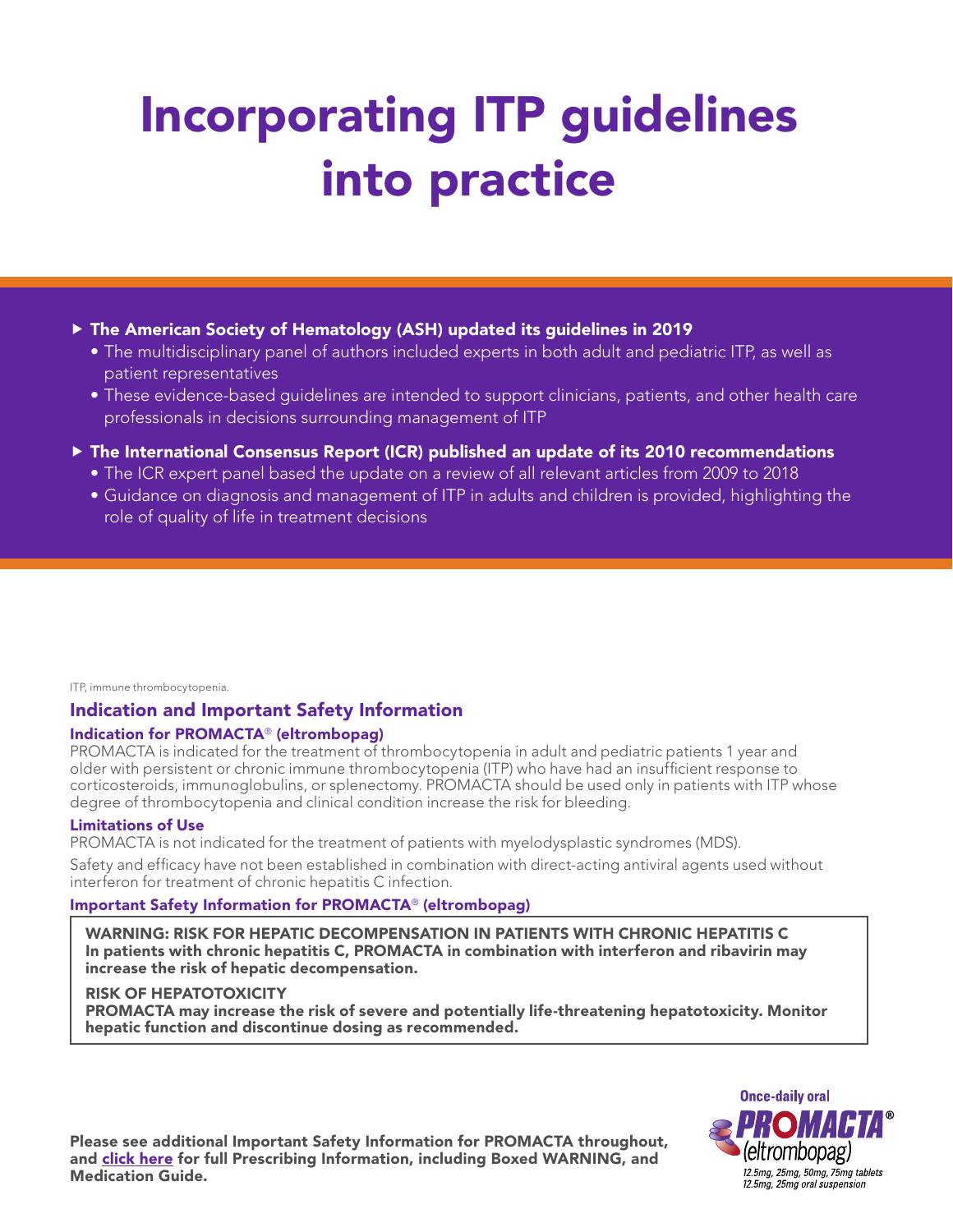2 Please see additional Important Safety Information for PROMACTA throughout, and [click here](https://www.novartis.us/sites/www.novartis.us/files/promacta.pdf) for full Prescribing Information, including Boxed WARNING, and Medication Guide.

## ASH guidelines suggest a TPO-RA as a preferred second-line option<sup>1</sup>

• Measure serum alanine aminotransferase (ALT), aspartate aminotransferase (AST), and bilirubin prior to initiation of PROMACTA, every 2 weeks during the dose-adjustment phase, and monthly following establishment of a stable dose

For adults with ITP ≥3 months who failed first-line therapy and place a high value on durable response\*…

\*The 2019 ASH guidelines define *durable response* as a platelet count ≥30,000/mcL and at least doubling of the





baseline count at 6 months.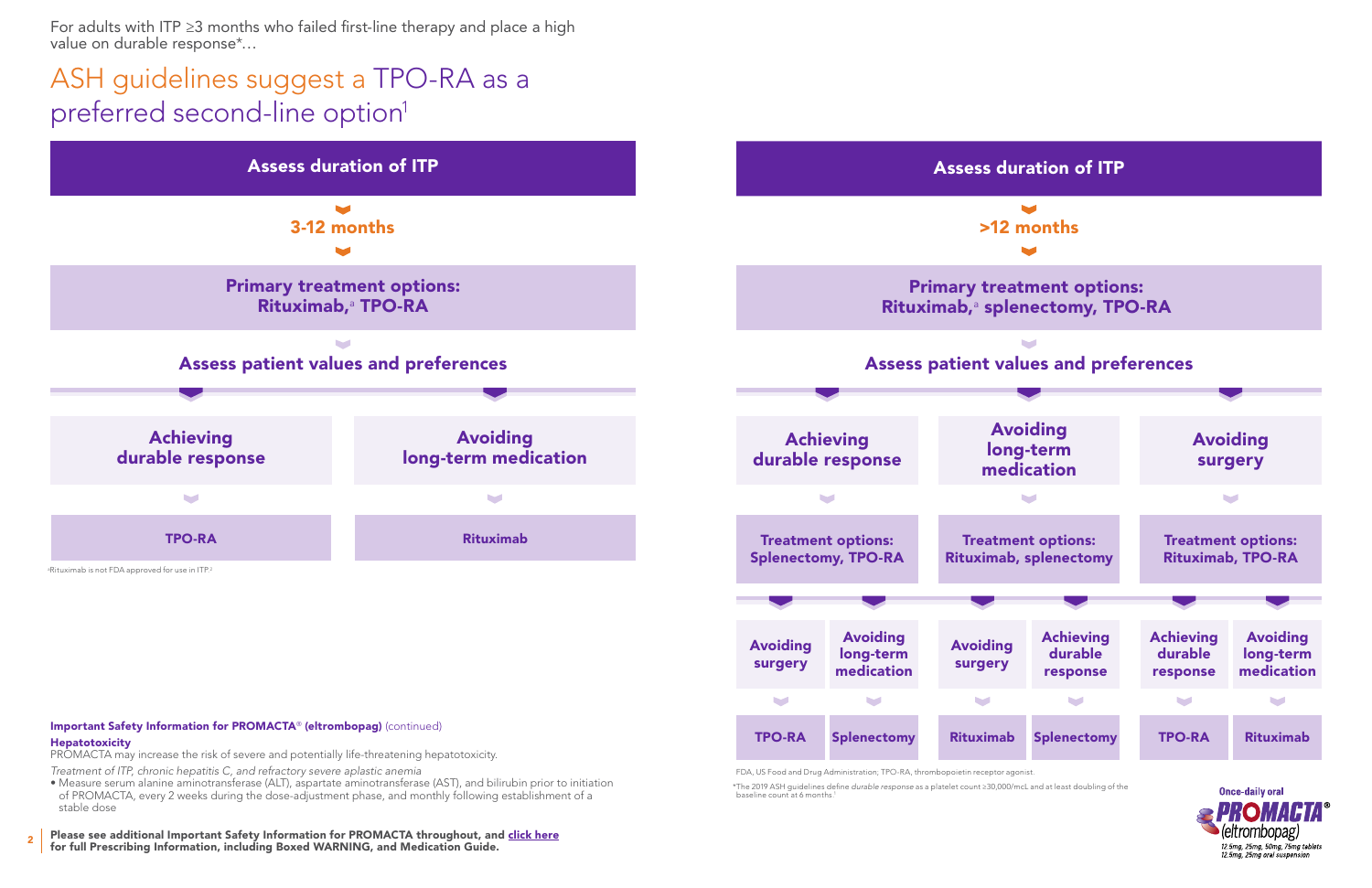4 Please see additional Important Safety Information for PROMACTA throughout, and [click here](https://www.novartis.us/sites/www.novartis.us/files/promacta.pdf) for full Prescribing Information, including Boxed WARNING, and Medication Guide.

- PROMACTA inhibits UGT1A1 and OATP1B1, which may lead to indirect hyperbilirubinemia. If bilirubin is elevated, perform fractionation
- Evaluate abnormal serum liver tests with repeat testing within 3 to 5 days. If the abnormalities are confirmed, monitor serum liver tests weekly until resolved or stabilized

#### Important Safety Information for PROMACTA® (eltrombopag) (continued)

#### Hepatotoxicity (continued)

*Treatment of ITP, chronic hepatitis C, and refractory severe aplastic anemia (continued)*

## Short courses of steroids are recommended no more than 6 to 8 weeks $^{1,3}$

HRQoL, health-related quality of life.

► It is recommended to wait ≥1 to 2 years from diagnosis before performing splenectomy because of

▶ Selection of second-line therapy in adults with ITP should be individualized based on duration of



### Duration of corticosteroid therapy in newly diagnosed adults with ITP

#### The ASH guidelines panel recommends $\,$ :

## Guidelines suggest delaying splenectomy and prioritizing patient preference<sup>1,3</sup>

## Experts recommend delaying splenectomy at least 1 year after diagnosis $1,3$

#### According to the ASH guidelines panel<sup>1</sup>:

- f A short initial course (≤6 weeks including treatment and taper) of prednisone and against a prolonged course (>6 weeks)
- The ASH guidelines panel further advises the treating physician to conduct an assessment of the impact on HRQoL (depression, fatigue, mental status, etc) for all patients receiving corticosteroids

#### The ICR experts state $^3$ :

### A successful second-line treatment plan should consider individual patient preferences $1,3$

#### The ASH guidelines panel states $^{\rm l}$ :

- f If a response (defined as ≥50,000/mcL) is seen, predniso(lo)ne should be tapered, aiming to stop by 6 weeks—even if the platelet count drops during the taper
- If no response is seen within 2 weeks, treatment should be tapered rapidly over 1 week and stopped

- $\blacktriangleright$  Patient education and shared decision making are encouraged
- disease and patient values and preferences

#### The ICR experts highlight $3$ :

- $\blacktriangleright$  Treatment goals should be individualized to the patient and phase of disease
- $\blacktriangleright$  Patients must be educated on clinical treatment goals and reassured so they can continue normal activities

"Probably the most consistent and prevalent error in ITP management is overusage and reliance on steroids."3

—ICR expert panel

*"The panel agreed that a longer course of steroids would likely not be acceptable to patients given the impact of corticosteroids on mood, sleep, weight gain, and other side effects."*<sup>1</sup>

#### —ASH guidelines panel

"Splenectomy is recommended only after failure of medical therapies and depending on patient age and comorbidities."3

—ICR expert panel

f Splenectomy should be delayed at least 1 year after diagnosis because of the potential for spontaneous remission in the first year

#### The ICR experts go even further $3$ :

the chance of remission or stabilization

*"Clinicians must make decisions on the basis of the clinical presentation of each individual patient, ideally through a shared decision-making process that considers the patient's values and preferences with respect to the anticipated outcomes of the chosen option."*<sup>1</sup>

—ASH guidelines panel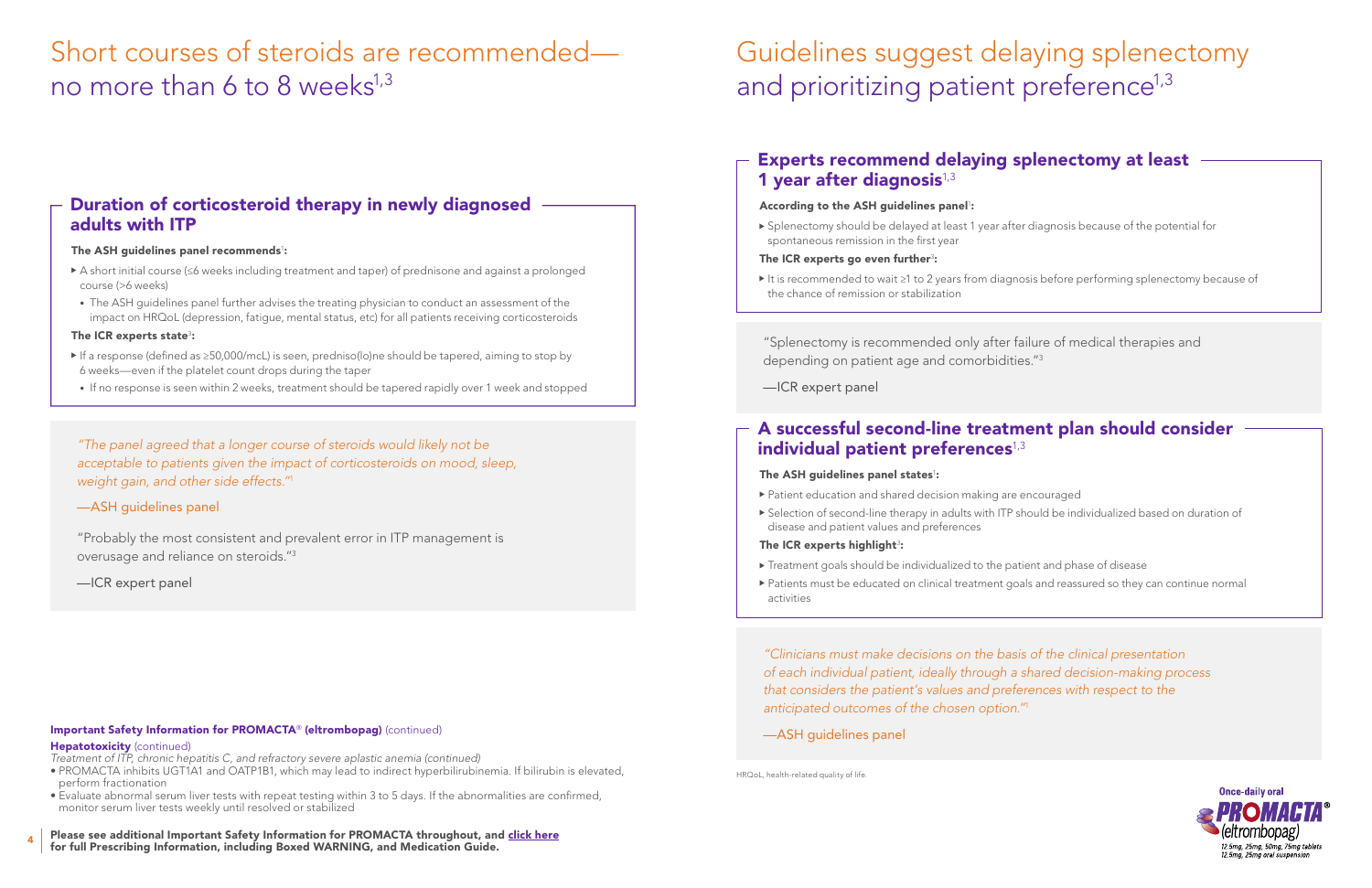6 Please see additional Important Safety Information for PROMACTA throughout, and [click here](https://www.novartis.us/sites/www.novartis.us/files/promacta.pdf) for full Prescribing Information, including Boxed WARNING, and Medication Guide.

## Shared decision making based on patient preference is important in second line<sup>1,3</sup>

## Treatment goals should be tailored to the patient<sup>3</sup>

## TPO-RAs are a preferred second-line treatment option $1,3$

- 1. Treatment goals should be individualized to the patient and phase of disease
- 2. Treatment should prevent severe bleeding episodes
- 3. Treatment should maintain a target platelet level >20,000/mcL to 30,000/mcL at least for symptomatic patients (because risk for major bleeding increases below this level)
- **4.** Treatment should be with minimal toxicity
- **5.** Treatment should optimize HRQoL

#### The ICR experts recommend:

### Route of administration is a key consideration in the choice of TPO-RA1

#### Important Safety Information for PROMACTA® (eltrombopag) (continued)

#### Hepatotoxicity (continued)

 $\blacktriangleright$  The ASH guidelines note that individual patient preference may place a higher value on the use of an oral medication rather than an injection

## For patients who value a durable response and want to avoid surgery, look to a TPO-RA<sup>1,3</sup>

- *Treatment of ITP, chronic hepatitis C, and refractory severe aplastic anemia (continued)*
- Discontinue PROMACTA if ALT levels increase to ≥3 times the upper limit of normal in patients with normal liver function or ≥3 times baseline in patients with pretreatment elevations in transaminases and are progressively increasing; or persistent for ≥4 weeks; or accompanied by increased direct bilirubin; or accompanied by clinical symptoms of liver injury or evidence for hepatic decompensation
- $\triangleright$  The ASH guidelines panel suggests a TPO-RA rather than rituximab<sup>1</sup>
- The panel specifies eltrombopag or romiplostim; this is not a classwide recommendation
- $\triangleright$  The ICR experts note an additional benefit of TPO-RAs<sup>3</sup>
- more than responders to other therapies evaluated

ICR highlights that the main goal of treatment is to attain a durable increase in the platelet count while minimizing AEs<sup>3</sup>

> In the global I-WISh survey, ITP patients were asked to select their preference in terms of how they would like to take their ITP medication if given the choice.

> Results are based on 501 patients in the United States involved in the I-WISh survey conducted in 13

## Patient administration preference countries. with any therapeutic option for ITP. Given a choice, patients prefer oral dosing<sup>4</sup> 8% Injectable 92% Oral

Patients did not show a preference for a specific product and may or may not have had experience



AEs, adverse events; I-WISh, ITP World Impact Survey.

• Patients responding to TPO-RAs also demonstrated improved HRQoL—with responders improving

Clinical Parameters

- $Aq$ e
- $\blacktriangleright$  Duration of ITP
- ▶ Frequency/extent of bleeding episodes
- $\blacktriangleright$  Need for rescue medication

#### Quality-of-Life Parameters

- $\blacktriangleright$  Activity and lifestyle
- $\blacktriangleright$  Fatigue
- $\blacktriangleright$  Medical and social support
- ▶ Patient values and preferences

#### Both ASH and ICR call out…

## Key components in the treatment decision $1,3$  -

*"Patient preference for route of administration, that is, oral daily medication compared with weekly subcutaneous injection, will likely drive decision making."*<sup>1</sup>

—ASH guidelines panel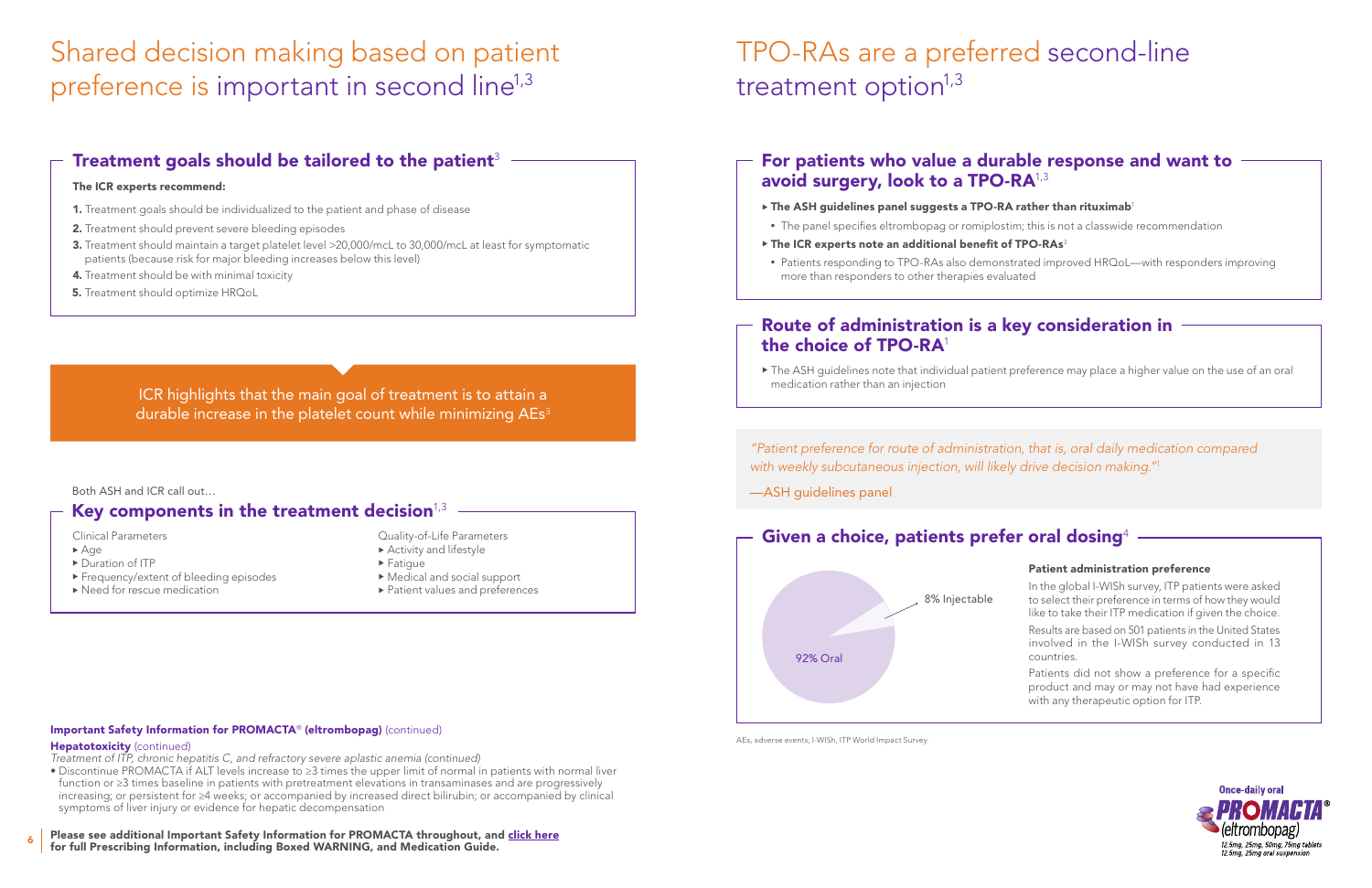Years

8 Please see additional Important Safety Information for PROMACTA throughout, and [click here](https://www.novartis.us/sites/www.novartis.us/files/promacta.pdf) for full Prescribing Information, including Boxed WARNING, and Medication Guide.

#### Important Safety Information for PROMACTA® (eltrombopag) (continued)

#### Hepatotoxicity (continued)

The open-label EXTEND study evaluated long-term safety and efficacy of eltrombopag in adults with ITP who had completed a previous eltrombopag study.5,6,10 Interim results showed that treatment with eltrombopag was effective in maintaining platelet counts up to 3 years.<sup>10</sup> This study reviewed more than 8 years of continuous treatment.<sup>6,10</sup> Of 302 patients enrolled, 135 (45%) completed the study; 60% were treated at least 2 years and 35% at least 3 years.<sup>6,10</sup> The "n" value represents the total number of patients, with median platelet counts ≥50,000/mcL by Week 2 and at least that throughout.<sup>5,6,10</sup>

## No new adverse reactions at 6 years in the long-term study $5.6$

- $\triangleright$  302 patients were enrolled in the EXTEND trial; not all patients were evaluable at 6 years<sup>5</sup>
- Primary end points were safety and tolerability assessed via laboratory tests<sup>6</sup>

- *Treatment of ITP, chronic hepatitis C, and refractory severe aplastic anemia (continued)*
- If the potential benefit for reinitiating treatment with PROMACTA outweighs the risk for hepatotoxicity, then consider cautiously reintroducing PROMACTA and measure serum liver tests weekly during the dose-adjustment phase. Hepatotoxicity may reoccur if PROMACTA is reinitiated. If liver test abnormalities persist, worsen, or recur, then permanently discontinue PROMACTA
- No increased risk of venous thromboembolism with PROMACTA® (eltrombopag) in the EXTEND study<sup>6</sup>
- No new safety signals, despite increased duration of exposure to eltrombopag<sup>6</sup>
- No increase in incidence of previously identified safety concerns (thromboembolic events and hepatobiliary laboratory abnormalities)<sup>6</sup>
- $\blacktriangleright$  No clinically relevant increase in bone marrow reticulin or collagen fibers<sup>6</sup>

# See the convenience of once-daily oral dosing with PROMACTA<sup>5</sup>

## Patients can take PROMACTA without food or with food that is low in calcium ( $\leq$ 50 mg)<sup>5</sup>

### With 2 oral formulations, PROMACTA is available even for patients who have difficulty swallowing a pill<sup>5</sup>



 $\blacktriangleright$  In the primary end point, no new adverse reactions were identified at 6 years of therapy $5,6$ 

> a For patients of Asian ancestry, initiate at 25 mg/day. For patients with mild, moderate, or severe hepatic impairment, initiate at a reduced dose of 25 mg once daily; for patients of Asian ancestry with hepatic impairment, consider initiating at a reduced dose of 12.5 mg once daily.<sup>5</sup> bDo not exceed a dose of 75 mg daily. For patients taking 25 mg once daily, increase daily dose by 25 mg; for patients taking 12.5 mg once daily, increase the dose to 25 mg daily before increasing the dose amount by 25 mg.<sup>5</sup>

> c Wait 2 weeks to assess the effects of this and any subsequent dose adjustments. For patients taking 25 mg once daily, decrease the dose to 12.5 mg once daily.5 dIncrease the frequency of platelet monitoring to twice weekly. Once the platelet count is <150,000/mcL, reinitiate therapy at a daily dose reduced by 25 mg. For patients taking 25 mg once daily, reinitiate therapy at a daily dose of 12.5 mg.<sup>5</sup>

- $\blacktriangleright$  Monitor clinical hematology and liver tests regularly throughout therapy<sup>5</sup>
- discontinue therapy<sup>5</sup>

For your adult patients with persistent or chronic ITP who failed their first therapy…

Did you know PROMACTA reported the longest results in the largest trial (EXTEND) ever in persistent or chronic ITP?5-9

For second-line patients who want a durable response, ASH guidelines suggest a TPO-RA1

### Up to 7 years of durable platelet response $5,6$

PROMACTA should be taken 2 hours before or 4 hours after medications such as antacids and mineral



supplements or foods high in calcium

## PROMACTA offers the option of a once-daily oral formulation<sup>5</sup>

- Any time of day<sup>5</sup>
- $\blacktriangleright$  No need for office visits for weekly injections and less drug wastage<sup>5,12</sup>

If platelet counts do not increase to a level sufficient to avoid clinically important bleeding after 4 weeks at 75 mg,

ALT, alanine aminotransferase; AST, aspartate aminotransferase.

PROMACTA demonstrated

…



| <b>PROMACTA 50 mg</b> ( $N=302$ ) <sup>5</sup> | ▶ ℕ                                     |
|------------------------------------------------|-----------------------------------------|
| 10%                                            | t                                       |
| 5%                                             | F<br>t                                  |
| 5%                                             | ▶ ℕ                                     |
| 5%                                             | $\mathbf{I}$                            |
| 5%                                             | t                                       |
| 4%                                             | $\blacktriangleright$ $\upharpoonright$ |
| 4%                                             | F                                       |
| 3%                                             | C<br>a                                  |
| 3%                                             | a                                       |
|                                                |                                         |





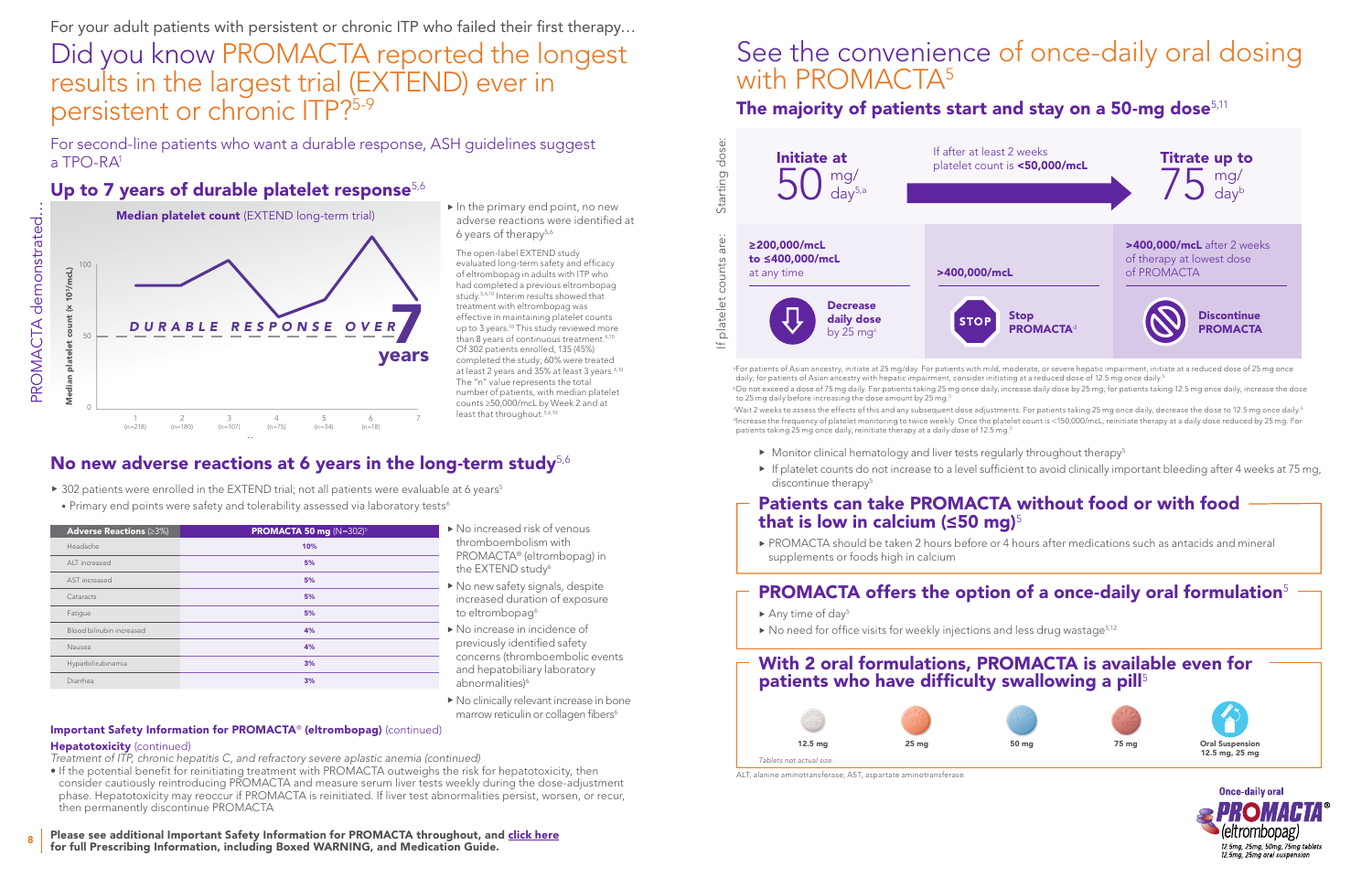#### Important Safety Information for PROMACTA® (eltrombopag) (continued)

#### Thrombotic/Thromboembolic Complications

- Thrombotic/thromboembolic complications may result from increases in platelet counts with PROMACTA
- Reported thrombotic/thromboembolic complications included both venous and arterial events, and were observed at low and at normal platelet counts
- Portal vein thrombosis has been reported in patients with chronic liver disease receiving PROMACTA
- To minimize the risk for thrombotic/thromboembolic complications, do not use PROMACTA in an attempt to normalize platelet counts. Follow the dose-adjustment guidelines to achieve and maintain target platelet counts

- Monitor serum liver tests
- During therapy with PROMACTA, assess complete blood counts (CBCs) with differentials, including platelet counts, weekly until a stable platelet count has been achieved. Monitor platelet counts monthly thereafter
- Obtain CBCs with differentials, including platelet counts, weekly for at least 4 weeks following discontinuation of PROMACTA
- When switching between the oral suspension and tablet, assess platelet counts weekly for 2 weeks, then follow standard monthly monitoring

#### Increased Risk of Death and Progression of Myelodysplastic Syndromes (MDS) to Acute Myeloid Leukemia (AML)

- In a clinical trial of patients with intermediate- to high-risk MDS and thrombocytopenia receiving PROMACTA, an increased number of progressions from MDS to AML and deaths have been observed compared to placebo
- PROMACTA is not indicated for the treatment of patients with MDS

#### **Cataracts**

- Development or worsening of cataracts with PROMACTA has been reported with a frequency of 5% to 11% in 6 clinical studies
- Perform a baseline ocular examination prior to initiating PROMACTA. Regularly monitor patients for signs and symptoms of cataracts while on PROMACTA

#### Laboratory Monitoring

#### Drug/Drug and Drug/Food Interactions

- PROMACTA must be taken at least 2 hours before or 4 hours after any medications or products containing polyvalent cations such as antacids, calcium-rich foods, and mineral supplements
- Take PROMACTA without a meal or with a meal low in calcium (≤50 mg)

#### Adverse Reactions

Across all indications, the most common adverse reactions (≥20% in any indication) were anemia, nausea, pyrexia, ALT increased, cough, fatigue, headache, and diarrhea.

- 
- 2. Rituxan [prescribing information]. South San Francisco, CA: Biogen and Genentech USA Inc; 2020.
- *Blood Adv*. 2019;3(22):3780-3817.
- 4. Data on file. NO8348 I-WISh global results dashboard v3.0. Novartis Pharmaceuticals Corp; February 2020.
- 5. Promacta [prescribing information]. East Hanover, NJ: Novartis Pharmaceuticals Corp; 2021.
- 6. Data on file. Study TRA105325 (EXTEND). Novartis Pharmaceuticals Corp; March 2016.
- immune thrombocytopenia. *Br J Haematol*. 2018;183(3):479-490.
- *Br J Haematol*. 2013;161(3):411-423.
- *Am J Hematol*. 2019;94(5):546-553.
- study. *Blood*. 2017;130(23):2527-2536.
- 11. Data on file. IQVIA APLD December 2018 to May 2019. Novartis Pharmaceuticals Corp; August 2019.
- 12. Nplate [prescribing information]. Thousand Oaks, CA: Amgen Inc; 2021.
- 13. Doptelet [prescribing information]. Durham, NC: Dova Pharmaceuticals Inc; 2020.

The most common adverse reactions in 3 placebo-controlled clinical trials in patients with persistent or chronic ITP (≥3% and greater than placebo) for PROMACTA were nausea (9%), diarrhea (9%), upper respiratory tract infection (7%), vomiting (6%), increased ALT (5%), myalgia (5%), urinary tract infection (5%), oropharyngeal pain (4%), increased AST (4%), pharyngitis (4%), back pain (3%), influenza (3%), paresthesia (3%), and rash (3%).

The most common adverse reactions in 2 placebo-controlled clinical trials in patients with persistent or chronic ITP 1 year and older (≥3% and greater than placebo) for PROMACTA were upper respiratory tract infection (17%), nasopharyngitis (12%), cough (9%), diarrhea (9%), pyrexia (9%), abdominal pain (8%), oropharyngeal pain (8%), toothache (6%), ALT increased (6%), rash (5%), AST increased (4%), and rhinorrhea (4%).

#### References:

1. Neunert C, Terrell DR, Arnold DM, et al. American Society of Hematology 2019 guidelines for immune thrombocytopenia. *Blood Adv*. 2019;3(23):3829-3866.

3. Provan D, Arnold DM, Bussel JB, et al. Updated international consensus report on the investigation and management of primary immune thrombocytopenia.

7. Jurczak W, Chojnowski K, Mayer J, et al. Phase 3 randomised study of avatrombopag, a novel thrombopoietin receptor agonist for the treatment of chronic

8. Kuter DJ, Bussel JB, Newland A, et al. Long-term treatment with romiplostim in patients with chronic immune thrombocytopenia: safety and efficacy.

9. Bussel JB, Arnold DM, Boxer MA, et al. Long-term fostamatinib treatment of adults with immune thrombocytopenia during the phase 3 clinical trial program.

10. Wong RSM, Saleh MN, Khelif A, et al. Safety and efficacy of long-term treatment of chronic/persistent ITP with eltrombopag: final results of the EXTEND



APLD, anonymous patient-level data.